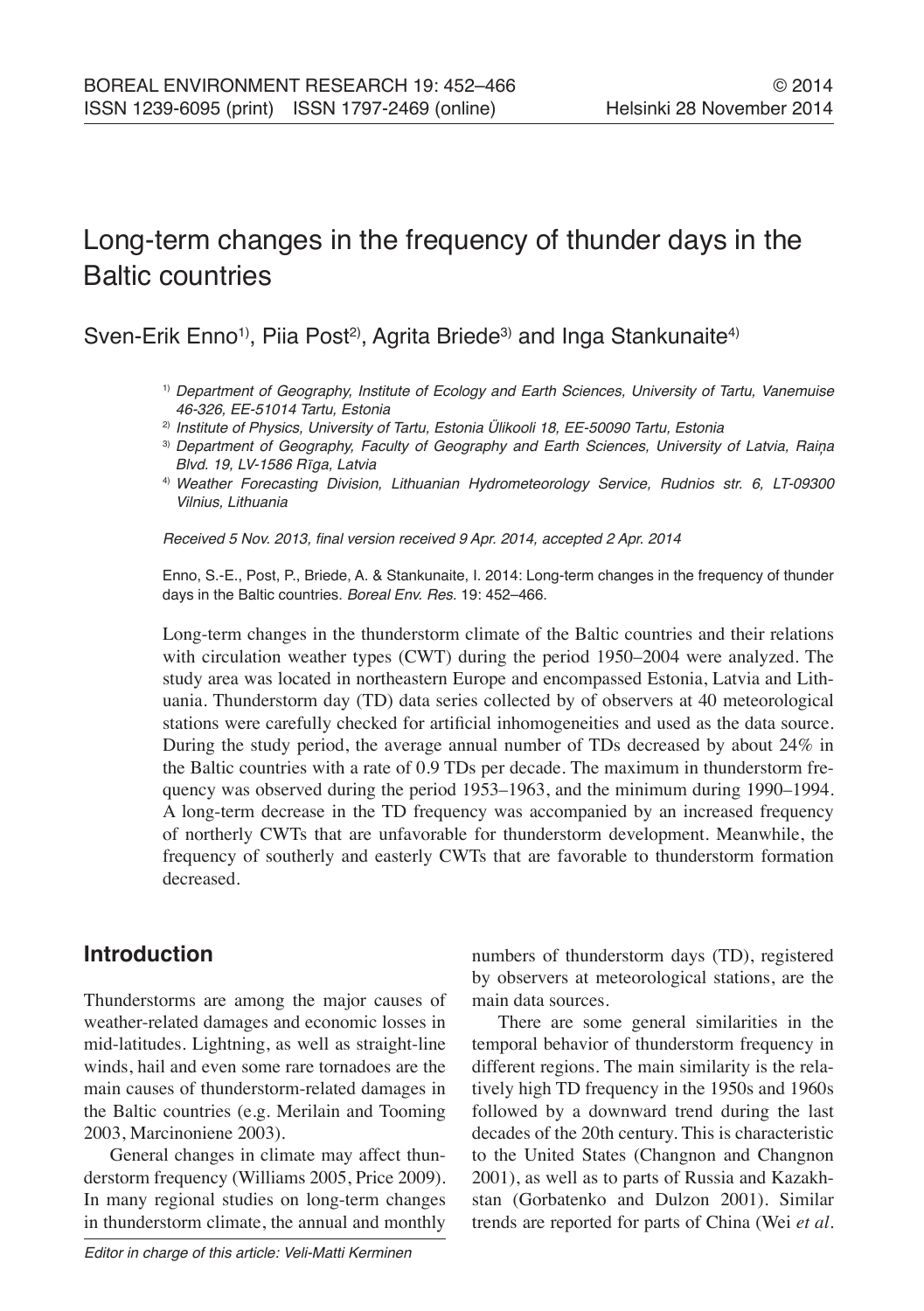2011, Zhang and Pei 2011) and tropical Africa (Price and Asfur 2006).

Some studies of long-term trends in thunderstorm activity in Europe are inconsistent. Changnon (1985) found an upward trend in the TD frequency over the British Isles, northwestern Russia and southern Europe during 1930–1980, but in western Europe, TD numbers decreased at the same time. More recent, local studies found no reliable trends in thunderstorm frequency in Poland during 1949–1998 (Bielec-Bakowska 2003), in southwestern Germany in 1949–2003 (Kunz *et al.* 2009) and in Bulgaria during 1961– 2006 (Simeonov *et al.* 2009). Some increase in the TD frequency was observed in the northern Caucasus region between 1936 and 2006 (Adzhiev and Adzhieva 2009).

Most of the studies mentioned above focused only on changes in thunderstorm climate without discussing their reasons. However, such changes are probably the result of changes in climate (e.g. Price 2009) that affect local and regional environmental conditions. Many studies demonstrated that thunderstorms were associated with specific synoptic conditions and circulation types (e.g. Tomás *et al.* 2004, Kolendowicz *et al.* 2006, Ramos *et al.* 2011).

The Baltic countries are located in the northeastern part of Europe along the eastern coast of the Baltic Sea. The average annual number of TDs in this region is between 12 and 29.5. The main thunderstorm season starts in April, peaks in July and August, and ends in October. Most of the thunderstorms occur in the afternoon and a typical storm last no more than about two hours (Enno *et al.* 2013). The area experienced significant changes in air temperatures and precipitation during the second half of the 20th century (e.g. Jaagus 2006, Rimkus *et al.* 2011, Päädam and Post 2011, Jaagus *et al.* 2013). Much less is known about the temporal behavior of the TD frequency in the Baltic countries. The only paper on the topic so far (Enno 2010) concluded that a statistically significant downward trend in the TD frequency existed during 1950–2000 at some of the 11 Estonian stations under study. However, the number of stations considered was limited and the data series were not checked for artificial inhomogeneities. Therefore, if the Baltic countries experienced some kind of changes in

thunderstorm climate, the nature and extent of these changes are still unclear.

The main objective of this study is to give a detailed overview of changes in the thunderstorm climate of the Baltic countries during 1950–2004 based on the series that are checked to be free from artefacts. We also analyzed the relationships between thunderstorms and circulation weather types (CWT) to identify whether the temporal changes in thunderstorm frequency are associated with changes in regional atmospheric circulation. In association with the remarkable warming of winter and spring (Jaagus 2006), changes in the beginning and end dates of the thunderstorm season and in winter thunderstorm frequency were also studied.

## **Data and method**

### **TD Data**

Our study area covered Estonia, Latvia, and Lithuania, and its approximate size was  $650 \times$ 495 km. The area lies in the northeastern part of Europe, between  $53-60^{\circ}$ N and  $20-29^{\circ}$ E (Fig. 1).

Thunderstorm data from 50 Estonian, Latvian, and Lithuanian meteorological stations were available for the study period. All the stations were manned 24 hours a day. After quality assessment (*see* the next section), data from 40 stations (Fig. 1) were included in the analysis. Monthly and annual numbers of TDs from all stations were obtained from the archives of the Estonian Meteorological and Hydrological Institute, the Latvian Environment, Geology and Meteorology Centre and the Lithuanian Hydrometeorological Service under the Ministry of Environment. Some short gaps in the data series of some Estonian and Latvian stations were filled on the basis of linear regression using the data from the nearby stations (Enno *et al.* 2013).

In addition to the TD data used in the main analysis, more detailed data from 13 stations (Fig. 1) were used. These data included exact dates of thunderstorm occurrence and allowed to assess linkages with circulation weather types.

The study period, 1950–2004, was limited by the availability of data, since many meteorological stations in the Baltic countries started their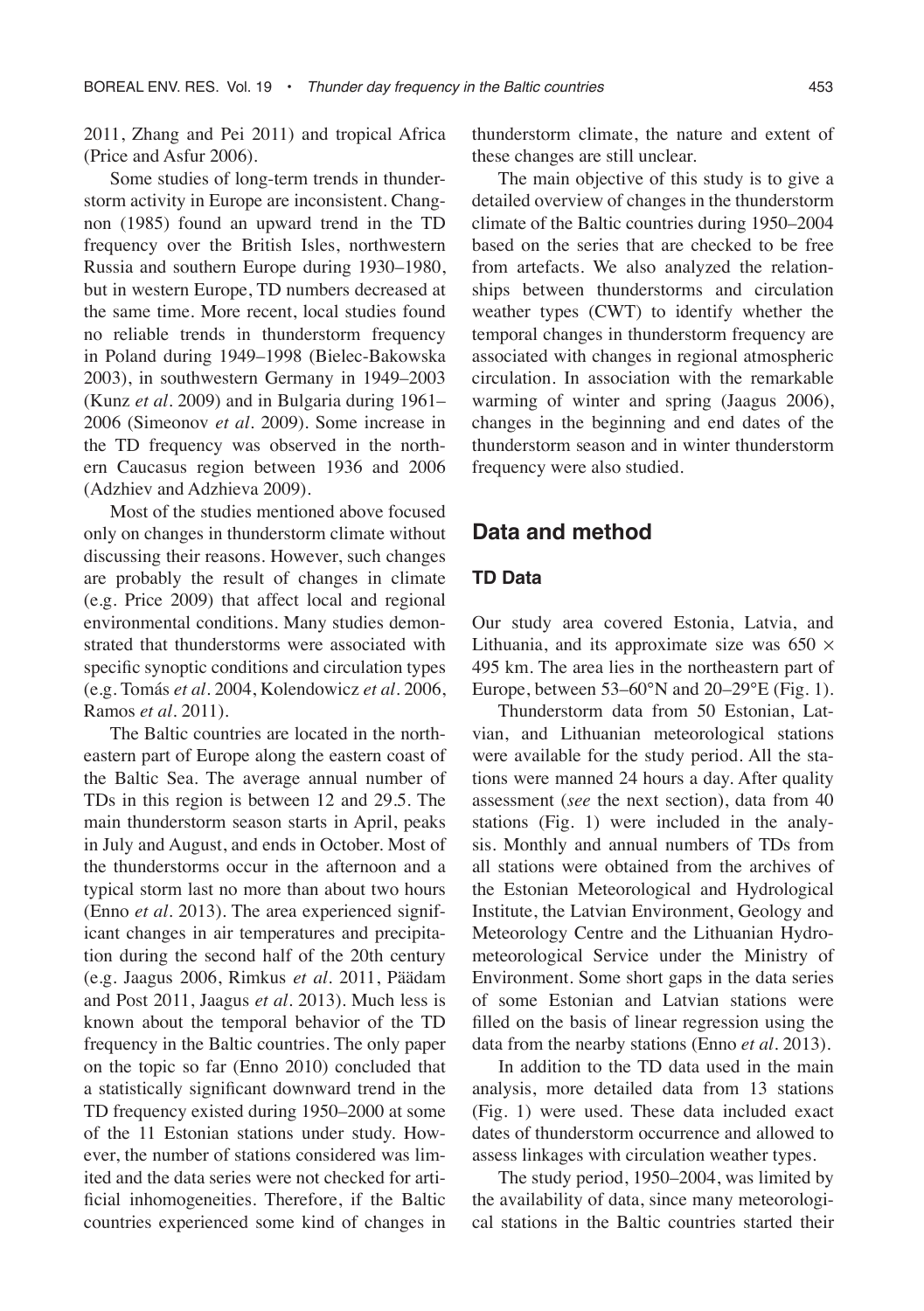

**Fig. 1**. The study area and locations of meteorological stations. Stations from which only the monthly numbers of thunderstorm days were used are shown with circles and stations from which the dates of thunderstorms were also used are shown with triangles.

observations around 1945–1950. Only scarce data, often of questionable quality and with gaps are available from before 1950. The year 2004 was selected as the end of the study period because of the subsequent automatization of most meteorological stations in Estonia which resulted in significant reduction in numbers of observations carried out by humans.

According to the observation rules, a TD is registered at a meteorological station when a thunder clap is heard by the observer at least once during a 24-h period. Certain problems and ambiguities arise in association with the data obtained at meteorological stations by observers. Physical factors like air temperature and density (Fleagle 1949), as well as major terrain features (Changnon 2001) can remarkably affect audibility of thunder. As a result, thunder is seldom heard at more than about 25 km from the storm location (Fleagle 1949). Urban areas may cause the enhanced frequency of thunderstorms (Changnon 2001, Pinto *et al.* 2013), whereas local noise at the stations reduces the chance

to hear thunder (Changnon 1993). Changes in observation methods may result in artificial trends (e.g. Davis and Walsh 2008). It is also possible that certain observers were more attentive to recording thunder than others (Changnon 2001). Hence, it is very important to ensure that the possible influence of artificial factors has been minimized before the long-term changes in the TD frequency are studied. This can be achieved with careful data quality assessment.

#### **Assessment of TD data quality**

In the preliminary stage of the data quality assessment, we used the test by Easterling and Peterson (1995) using the AnClim software (Štěpánek 2008) to check for artificial inhomogeneities in the TD data series. The test comprises regression analysis and non-parametric statistics. Easterling and Peterson (1995) demonstrated that this test performs better than other similar tests in detecting artificial inhomogenei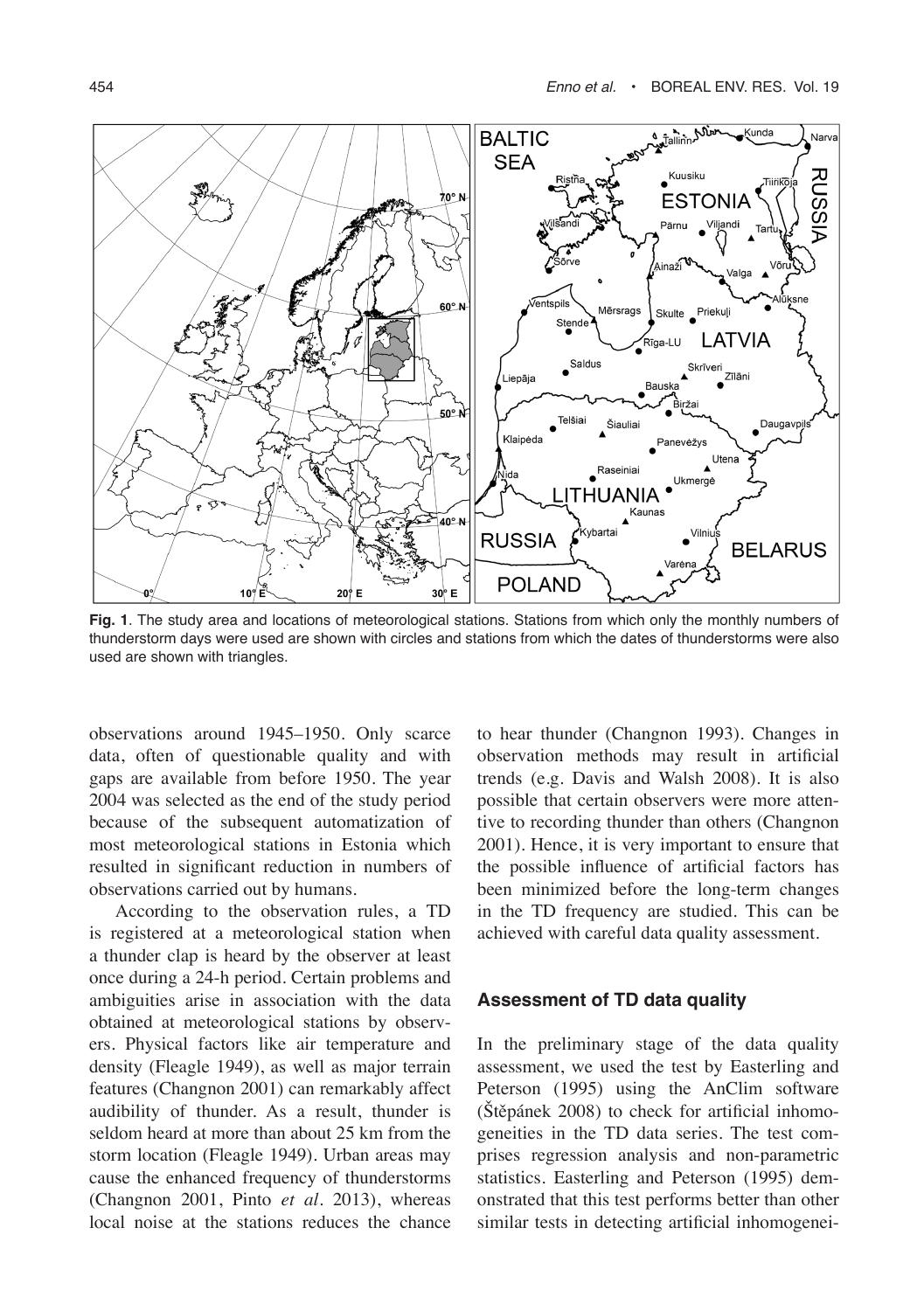ties in both the measured and simulated data. Changnon (2001) used that method to check the long-term TD series in the United States.

The test found 43 discontinuities in the TD data from different stations, which were clearly concentrated in certain periods. There were 16 discontinuities during 1960–1964, 9 during 1995–1999 and 8 during 1985–1989. Meanwhile, there were no changes in the observation method, and relocations of stations were rare during these periods. We could conclude that these artificial inhomogeneities were probably caused by sharp natural variations in the TD frequency like a strong maximum around 1960 and a deep minimum around 1990 (*see* Results).

The preliminary assessment demonstrated that the homogeneity test was not able to detect possible artificial changes in TD data when sharp, natural variations existed in the background. On the other hand, even minor artificial factors in the data set may lead to incorrect conclusions, especially when studying long-term changes.

To detect such unnatural changes and biases in the TD data, in the next step we used the comparative analysis. The analysis relies on the assumption that any gradual change or abrupt fluctuation experienced at the candidate station will show up at the nearby reference stations as well. A similar method was applied by Changnon (2001) to assess the quality of TD data at meteorological stations in the United States.

First, we calculated the relative frequency of thunderstorms for each station for every year. Relative frequency means that the annual numbers of TDs at a particular station were expressed as a percentages of the 1950–2004 average at this station. Second, we determined three nearest stations for each of the 50 candidate stations. Relative storm frequencies of a candidate station and the nearest stations were then plotted for a comparison. Third, we visually compared the temporal behavior of storm frequencies at each of the 50 candidate stations with those at the nearest stations. If the candidate station showed any abrupt change or systematic shift in the TD frequency as compared with the nearest stations, we excluded it from further analysis.

In addition to the visual comparison of the temporal behavior of storm frequencies, we also

compared the long-term trends in TD frequencies with those found for nearby stations. If the candidate station showed an opposite trend or a trend whose slope was substantially different as compared with the reference stations, we did not use it in further analysis.

Examples of plots used in the comparative analysis are presented in Fig. 2. For better visualization, the relative frequencies of thunderstorms are represented as 5-year averages. It turned out that at the Kaunas station (Fig. 2a), the temporal behavior of TD frequencies generally resembled that at the surrounding reference stations. Some small discrepancies, e.g. during 1975–1979, are probably associated with the stochastic nature of deep convection. So, the station was included in further analysis.

In contrast, the Türi (Fig. 2b) and Virtsu (Fig. 2c) stations were both excluded from the data analysis. While an upward trend in the TD frequency was found for Türi, the downward trends were found at all the reference stations, which probably indicates changes in quality of observations. Virtsu had unusually low TD numbers between 1985 and 1989. It is probably the effect of inadequate observations, as the reference stations showed much higher activity during this period.

As a result of the comparative assessment described above, ten stations were excluded from the main analysis. All of them had unusual biases or abrupt changes in their TD data sets as compared with the reference stations. Consequently, their TD data probably contain artefacts and are therefore not suitable for studying longterm changes in thunderstorm climate.

#### **Circulation weather types**

The classification of circulation weather types (CWT) used in the current paper was initially developed by Jenkinson and Collison (1977) as an automatic version of Lamb's classification (Lamb 1972). Later it was successfully used elsewhere in Europe (Linderson 2001, Post *et al.* 2002, Trigo and Da Camara 2000, Jones *et al.* 2013), including a thunderstorm and lightning study in Portugal (Ramos *et al.* 2011). It uses sea-level pressure data values from 16 points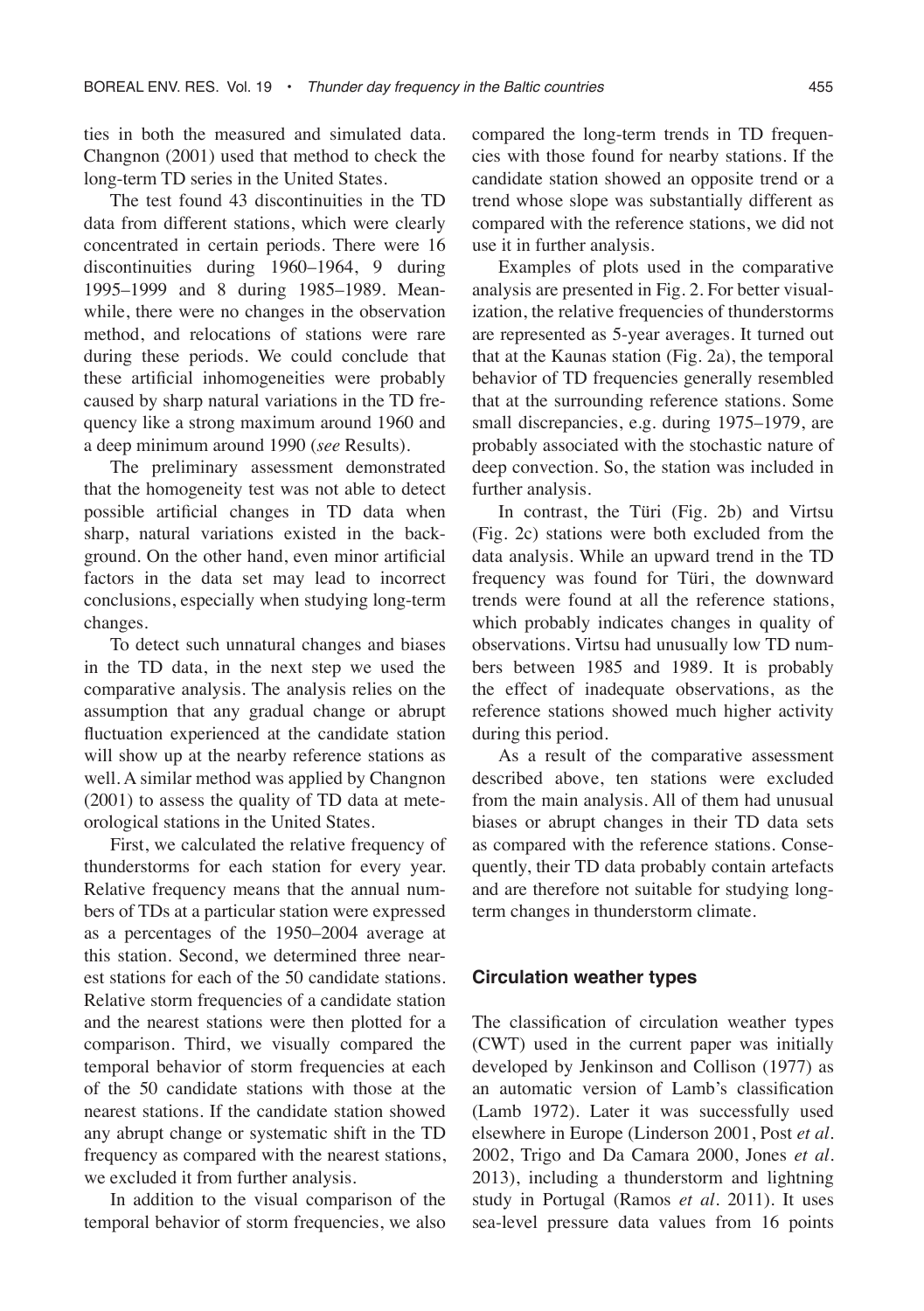

**Fig. 2**. The temporal behavior of relative storm frequencies at three candidate stations compared with that at the nearest reference stations: (**a**) candidate station Kaunas, (**b**) candidate station Türi, (**c**) candidate station Virtsu.

in and around the study area to calculate the geostrophic airflow (*F*) and the total vorticity (*Z*) indices. CWTs are defined by comparing the numeric values of the indices. If a straight airflow dominates over the vorticity then, depending on the direction of the flow, 8 directional types are specified (W, NW, N, NE, E, SE, S, SW). If the vorticity *Z* is at least two times larger than the geostrophic flow  $F$ , then the cyclonic (C) or anticyclonic (A) types are determined. The original classification includes also 16 socalled hybrid types, where the direct flow and vorticity play a nearly equal role in atmospheric

regional circulation, but our preliminary analysis demonstrated clearer links between CWTs and TDs in those cases where the hybrid types were added to directional ones. As a result, we obtained 10 main circulation types. Mean sealevel pressure (MSLP) fields for these CWTs are represented (Fig. 3).

The MSLP data originated from the NCEP/ NCAR reanalysis (Kalanay *et al.* 1996). We chose the classification center to be as close to the center of the study area as possible, with geographic coordinates 57.5°N and 25°E. CWTs were calculated with a daily step on the basis of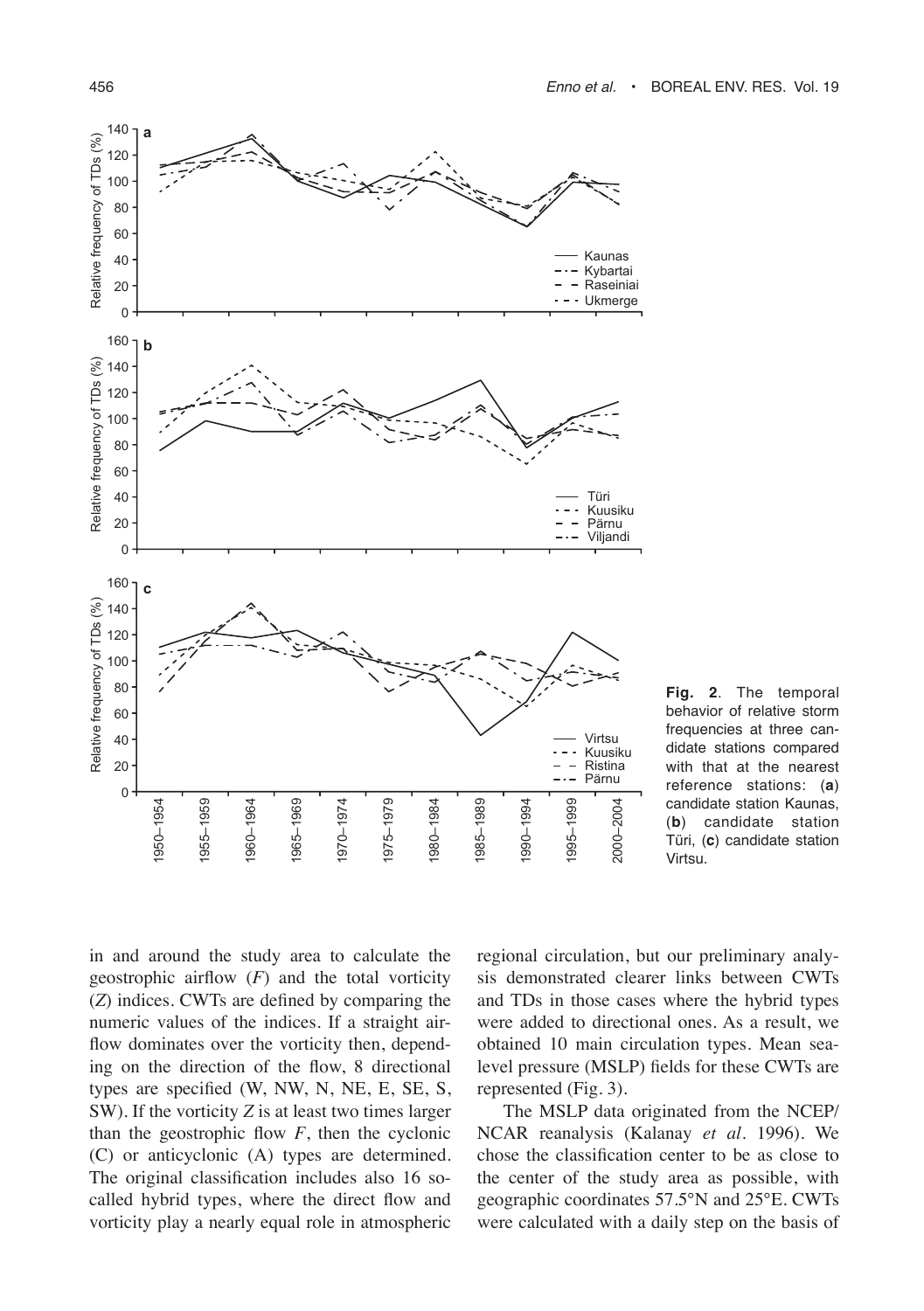the MSLP data at 12:00 UTC. This corresponds to the local afternoon, when most of the thunderstorms occur.

#### **Methods**

Based on the data from 13 Estonian, 14 Latvian and 13 Lithuanian stations, we calculated the monthly and annual average values of TDs for all of the three countries and for the whole study area.

We used Sen's method in the MS Excel template MAKESENS (Salmi *et al.* 2002) to estimate the directions and magnitudes of changes in the annual numbers of TDs and in the average dates of the first and last thunderstorm of the year during 1950–2004. Sen's method is a method for robust linear regression that chooses the median slope among all lines through pairs of two-dimensional sample points (Sen 1968).

We checked the significance of these changes for individual stations with a Mann-Kendall test (Mann 1945, Kendall 1975). Considering the average numbers from many stations, we checked the significance of changes using the multivariate Mann-Kendall test in the MS Excel template MULTMK/PARTMK (Libiseller 2002). In calculating the significance of the trends, this test takes into account the standard yearly deviation in the data. Trends were considered to be statistically significant at  $p < 0.05$  (two-sided test). For better comparison, we calculated the decadal changes in TD numbers for each station.

We calculated the date of the 10th and 90th percentile of the thunderstorm season in the Baltic countries on the basis of the data from the 13 stations where the dates of thunderstorm occurrence were available. For example, if the total number of TDs at these 13 stations was 200 in a given year, then the 10th percentile was the date when the 20th TD of the year occurred, and the 90th percentile was the date when the 180th TD of the year occurred.

We analyzed the relationships between TDs and CWTs during the main thunderstorm season, from May to September, when 93.8% of all TDs during 1950–2004 had been observed. First, the frequencies and thunderstorm probabilities were computed for each CWT. Second, the TD



**Fig. 3**. Annual average sea level pressure field of the 10 circulation weather types during 1950–2004.

frequency in the Baltic countries was correlated with the frequency of CWTs during the thunderstorm season. We did it separately for each CWT on the basis of the TD data from the 13 stations. Correlations between the 7-year smoothed average monthly numbers of days with a specific CWT and the 7-year smoothed average monthly numbers of TDs at the weather stations were evaluated using regression analysis. CWTs with the highest correlations were used in compari-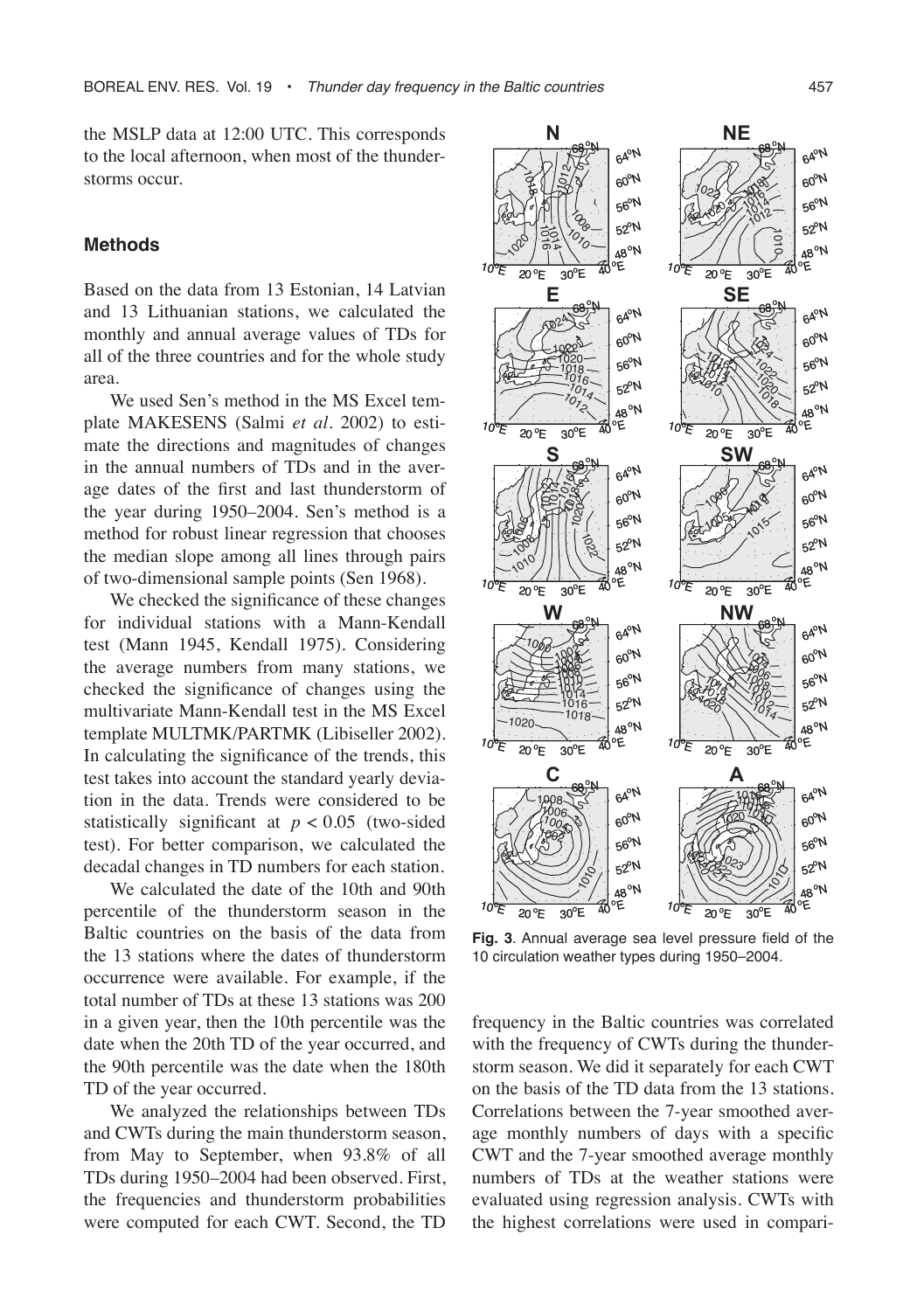

**Fig. 4**. (**a**) Average annual number of TDs at 40 meteorological stations in the Baltic countries during 1950–2004, and (**b**) decadal changes in the TD frequency (TDs per decade) at the used stations during 1950–2004. Negative values refer to downward trends. Stations with statistically significant trends (*p* < 0.05) are marked with filled circles.

sons with long-term changes in the TD frequency.

## **Results**

### **Long term changes in the TD frequency**

The mean annual TD number calculated for all the 40 stations included in the study together decreased significantly at a rate of 0.9 TDs per decade (Mann-Kendall statistics = –2.443, *p*  $= 0.015$ ) which is 4.4% of the annual average number of TDs (20.2) in the study area. Thus, during the whole study period of 1950–2004, the TD frequency in the study area decreased by approximately 24% (Fig. 4).

While there was no clear trend in the average annual TD number at 13 Estonian weather stations, the mean TDs of 14 Latvian and 13 Lithuanian stations decreased significantly at a rate of 1.0 and 1.3 TDs per decade, respectively. Downward trends tended to become more pronounced

and statistically more significant towards the southern part of the Baltic countries. In Estonia, statistically significant downward trends in the annual number of TDs were found for four stations only, whereas in Latvia and Lithuania the respective number of stations were five and ten. For some Latvian and Lithuanian stations, a decadal change as large as 7%–9% of the longterm average was found. This amounts to  $~17\%$ decrease in the TD frequency during the whole study period.

Thunderstorm activity in the Baltic countries was characterized by a remarkably large inter-annual variability (Fig. 5). For example, the highest average TD number in the study area during 1950–2004 was 31.8 in 1972, whereas the lowest, 12.5, was reported only four years later in 1976.

It can also be seen that the main decrease in the TD frequency was in the period between 1960 and 1990 (Fig. 5). The highest thunderstorm activity during the study period was recorded between 1953 and 1963, the annual TD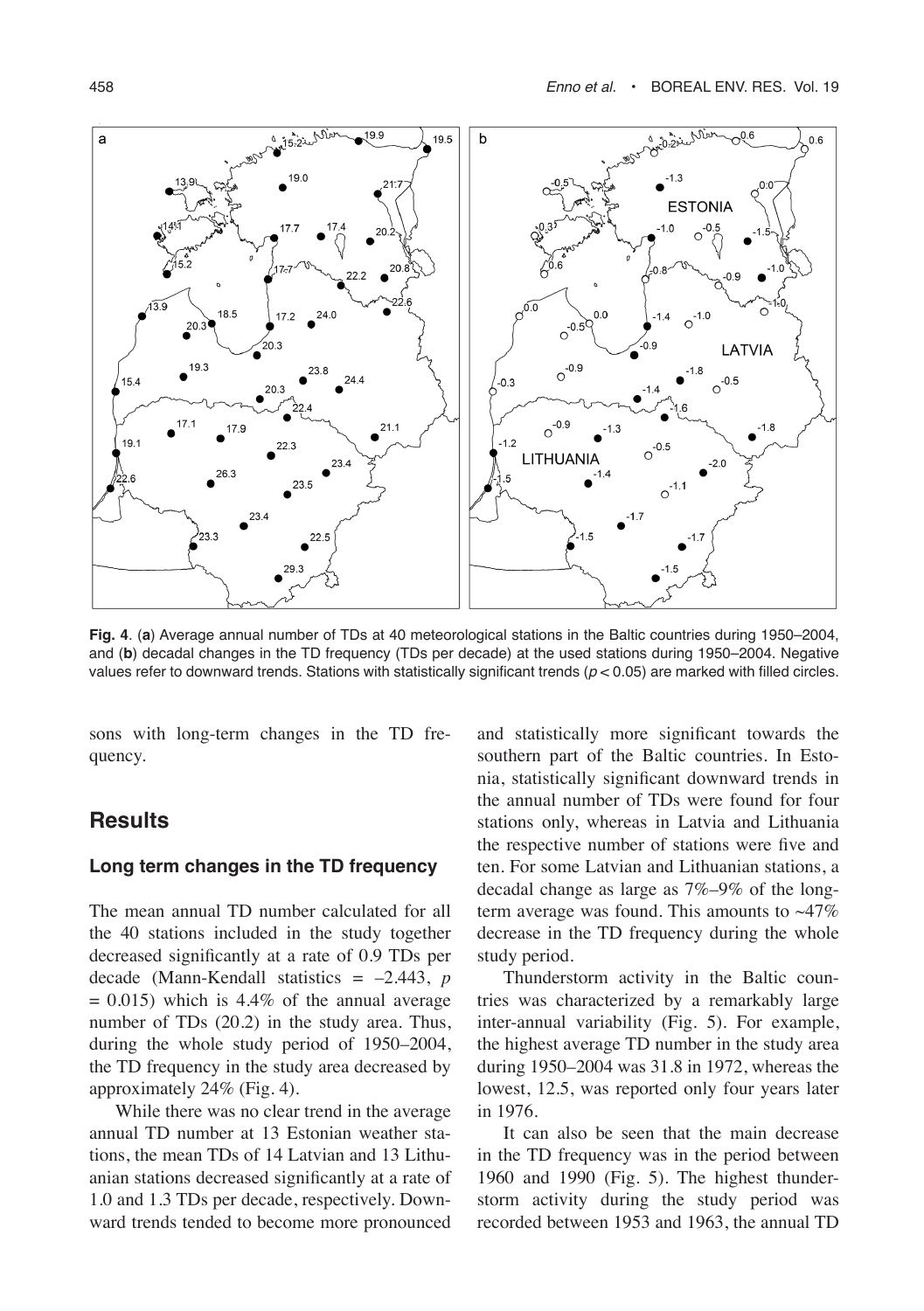

**Fig. 5**. Average annual numbers of TDs in the Baltic countries with the linear trend (black line) and its 95% confidence intervals (grey, dashed lines) for 1950–2004 (*p* = 0.015).



numbers being 20–30. In contrast, during 1990– 1994 there were only about 15 TDs annually, so that the period was characterized by the lowest thunderstorm activity between 1950 and 2004.

Throughout the study period, winter thunderstorms were rare in the Baltic countries, with usually fewer than five reports per 40 stations annually (Fig. 6). However, it was also found that the frequency of such storms was clearly higher during the 1990s with peaks in 1990, 1993 and 1997. A related upward trend in the winter TD frequency was still statistically insignificant (Mann-Kendall statistics  $= 1.763, p = 0.078$ ).

The average date of the 10th percentile of the thunderstorm season in the Baltic countries was 18 May. Among the years it varied between 23 April and 13 June (Fig. 7a). Large inter-annual variations appeared throughout the study period; however, no statistically significant trend was found.

The average date of the 90th percentile of the thunderstorm season in the Baltic countries was 30 August. It varied from 17 August to 16 September during most of the study period (Fig. 7b). Regardless of two extremely early cases on 2 August at the end of the period, in 1996 and 2002, no statistically significant trend emerged.

### **Relationships with circulation weather types**

It appeared that the most frequent CWT in the Baltic countries during the thunderstorm season was the anticyclonic type A, characterizing 21.9% of days. The less frequent types included NE, E, SE and S, which occurred on 4.4%–7.6% of days. It is also noticeable that the frequency of the northerly and easterly flow types generally decreased from spring towards autumn. The opposite was true for the westerly flow types (Table 1).

Thunderstorms were most common during the flow types E, SE, S, SW, and also during the cyclonic type C (Table 2). Their frequency was the lowest during the types A, N and NW.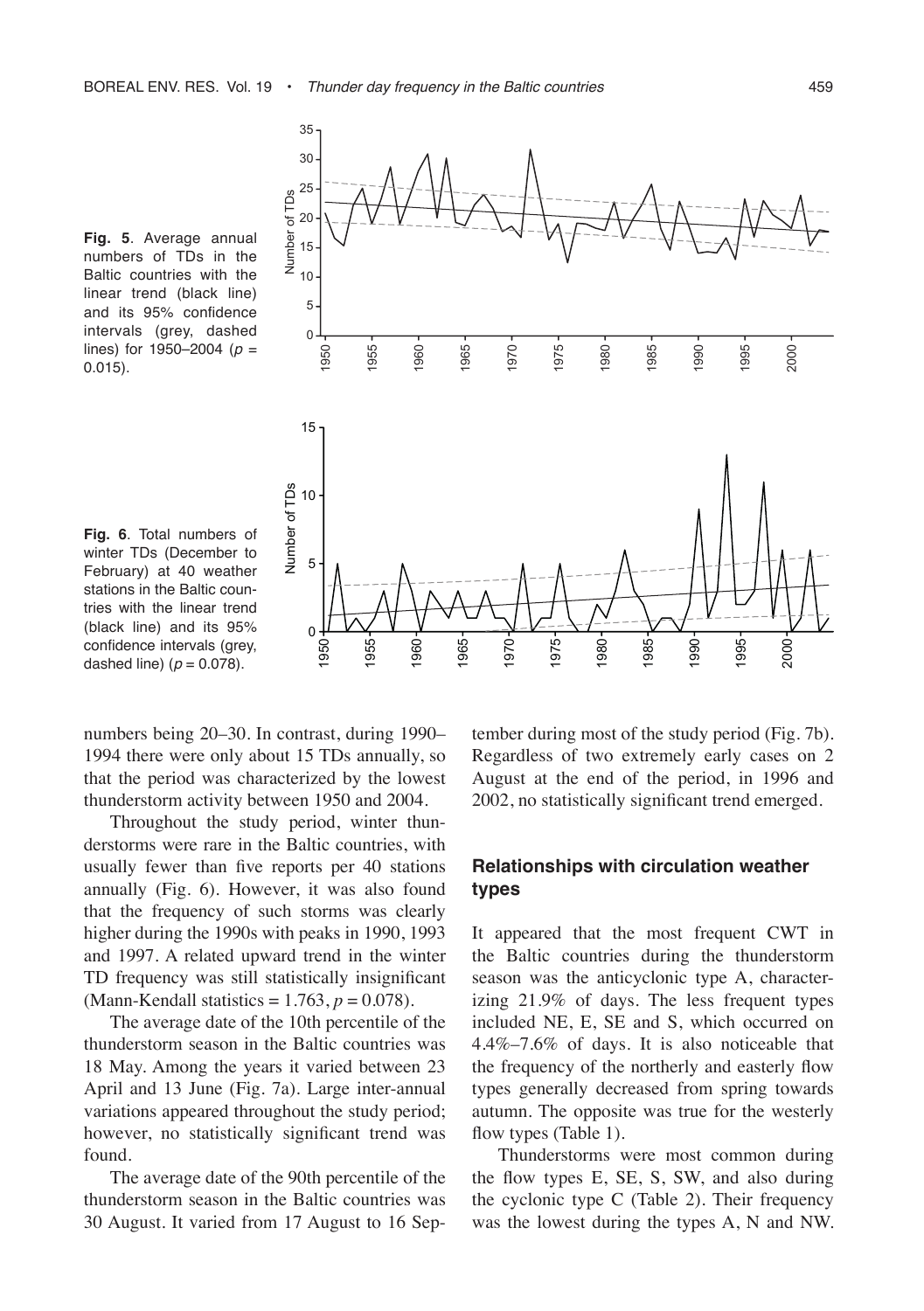

**Fig. 7**. Date of (**a**) the 10th percentile, and (**b**) the 90th percentile of thunderstorm season in the Baltic countries during 1950–2004.

Seasonal changes were evident. Thunderstorms became much less frequent in September during the cyclonic and anticyclonic type. From May to July, the southerly and easterly flow types were most favorable to thunderstorm formation. From August onwards, the westerly types like SW and

**Table 1**. Circulation weather type (CWT) monthly and seasonal frequencies (%) form May to September 1950– 2004.

|        | N    | NE.  | E.  | <b>SE</b> | - S | SW   | W    | <b>NW</b> | C    | A    |  |
|--------|------|------|-----|-----------|-----|------|------|-----------|------|------|--|
| V      | 10.6 | 11.3 | 9.1 | 6.7       | 7.1 | 6.9  | 8.6  | 7.9       | 9.4  | 22.4 |  |
| VI     | 13.0 | 8.1  | 5.5 | 3.9       | 4.7 | 9.5  | 10.4 | 13.0      | 10.0 | 21.9 |  |
| VII    | 12.0 | 7.1  | 4.7 | 3.0       | 5.5 | 10.1 | 13.3 | 11.1      | 12.1 | 21.0 |  |
| VIII   | 8.9  | 6.9  | 5.1 | 4.8       | 5.6 | 11.0 | 12.7 | 10.7      | 10.9 | 23.5 |  |
| IX     | 7.5  | 4.4  | 2.7 | 3.4       | 8.1 | 14.7 | 14.2 | 12.6      | 11.7 | 20.7 |  |
| $V-IX$ | 10.4 | 7.6  | 5.4 | 4.4       | 6.2 | 10.4 | 11.8 | 11.0      | 10.8 | 21.9 |  |

**Table 2**. Monthly and seasonal TD ratios (%) for different circulation weather types (CWT) form May to September 1950–2004.

|           | N    | NE.  | $E =$ | SE   | S S  | SW   | W    | NW .              | C.   | A   |
|-----------|------|------|-------|------|------|------|------|-------------------|------|-----|
| V         | 4.7  | 6.1  | 12.3  | 15.7 | 18.6 | 14.2 | 8.4  | 5.8               | 16.0 | 4.2 |
| VI        | 8.7  | 16.7 | 24.7  | 29.8 | 27.9 | 23.1 | 11.9 | 9.1               | 23.1 | 6.4 |
| VII       | 9.9  | 13.0 | 23.4  | 29.3 | 30.5 | 23.1 | 16.8 | 10.2 <sub>1</sub> | 26.1 | 7.2 |
| VIII      | 10.3 | 12.2 | 14.9  | 15.4 | 20.1 | 19.5 | 12.8 | 12.6              | 19.9 | 6.1 |
| IX        | 3.3  | 2.5  | 5.5   | 5.2  | 8.3  | 8.9  | 8.2  | 6.1               | 8.3  | 0.9 |
| $V - I X$ | 7.7  | 10.3 | 16.5  | 18.4 | 19.7 | 17.2 | 11.8 | 8.9               | 18.8 | 5.0 |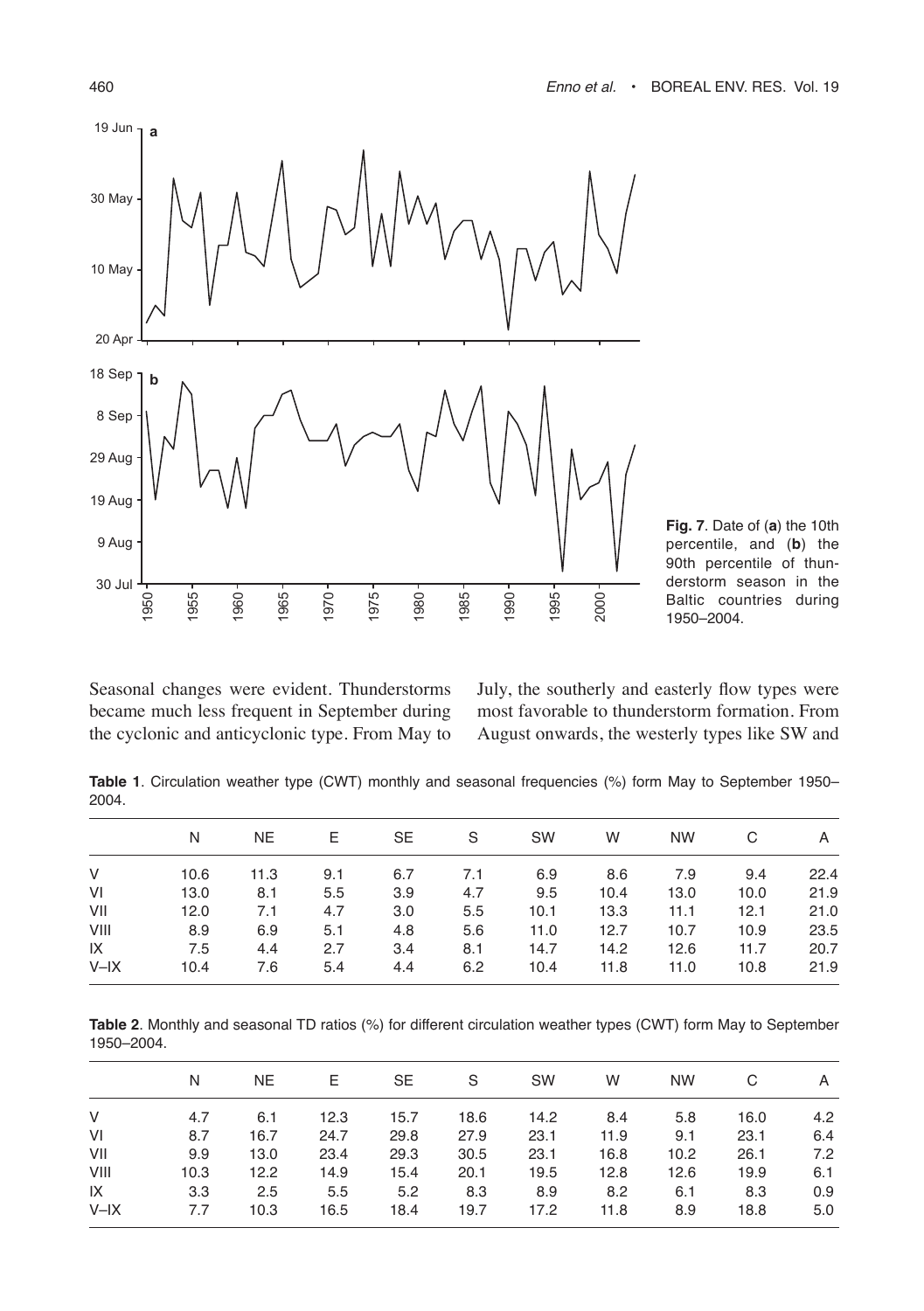

W became more important whereas the role of the easterly types decreased.

The comparison of the TD and CWT frequency series showed the strongest negative correlation with the frequency of the flow type N (Table 3). This was especially evident in July and August whereas in September, a strong negative correlation appeared with the types NE and E. At the seasonal scale, a significant negative correlation also with the type SW was found, but the relationship was weaker. A clear opposite phase behavior was limited to the first 15 years of the study period.

The strongest positive correlation was found between the series of TDs, and the anticyclonic type A (Table 3). Based on the monthly data, the relationship was stronger in spring. A positive correlation with the flow types E and SE was strongest in July.

The number of days with circulation types unfavorable to thunderstorms (type N from May to August and types NE and E in September) were plotted against TD frequencies. The opposite phase behavior is clear and the frequency of the CWTs explained  $67\%$  ( $r = -0.817$ ,  $n =$ 49,  $p < 0.05$ ) of the variation in the thunderstorm frequency in the Baltic countries during 1950–2004 (Fig. 8). Because of the above-mentioned weaker relationship, the type SW was not included regardless of a significant negative correlation at the seasonal scale.

The number of days with the circulation types that were positively correlated with thunderstorm occurrence (types A, E and SE from May to August, types W and NW in September) were plotted against TD frequencies. A similar temporal behavior of the series is especially evident since 1970 (Fig. 9). The frequency of the CWTs explained 52% (*r* = 0.719, *n* = 49, *p* < 0.05) of the variations in the thunderstorm frequency in the Baltic countries during the study period.

#### **Discussion**

#### **Long term changes in the TD frequency**

The most obvious feature of the TD frequency

**Table 3**. Pearson's correlation coefficients for lirear regressions (*r*) between 7-year smoothed average monthly numbers of days with different CWTs and 7-year smoothed average monthly numbers of TDs at 13 weather stations from May to September 1950–2004. Statistically significant correlations (*n* = 49, *p* < 0.05) are given in boldface.

|        | N        | NE.      | Ε        | SE       | S        | <b>SW</b> | W        | <b>NW</b> | C        | A        |
|--------|----------|----------|----------|----------|----------|-----------|----------|-----------|----------|----------|
| V      | $-0.405$ | $-0.531$ | $-0.039$ | 0.332    | 0.320    | 0.079     | $-0.215$ | $-0.257$  | 0.450    | 0.395    |
| VI     | $-0.060$ | $-0.301$ | $-0.153$ | $-0.078$ | 0.099    | 0.184     | $-0.054$ | 0.008     | $-0.026$ | 0.271    |
| VII    | $-0.797$ | 0.257    | 0.660    | 0.690    | 0.310    | $-0.055$  | $-0.409$ | $-0.268$  | $-0.004$ | 0.109    |
| VIII   | $-0.553$ | 0.432    | 0.202    | 0.280    | $-0.027$ | 0.014     | $-0.007$ | $-0.216$  | $-0.073$ | 0.003    |
| IX     | 0.045    | $-0.763$ | $-0.749$ | $-0.277$ | 0.047    | 0.307     | 0.553    | 0.745     | $-0.019$ | $-0.400$ |
| V-VIII | $-0.731$ | $-0.007$ | 0.409    | 0.405    | 0.126    | $-0.498$  | 0.280    | $-0.149$  | $-0.206$ | 0.633    |
| $V-IX$ | $-0.644$ | $-0.162$ | 0.132    | 0.344    | 0.181    | $-0.462$  | $-0.045$ | 0.261     | $-0.256$ | 0.591    |
|        |          |          |          |          |          |           |          |           |          |          |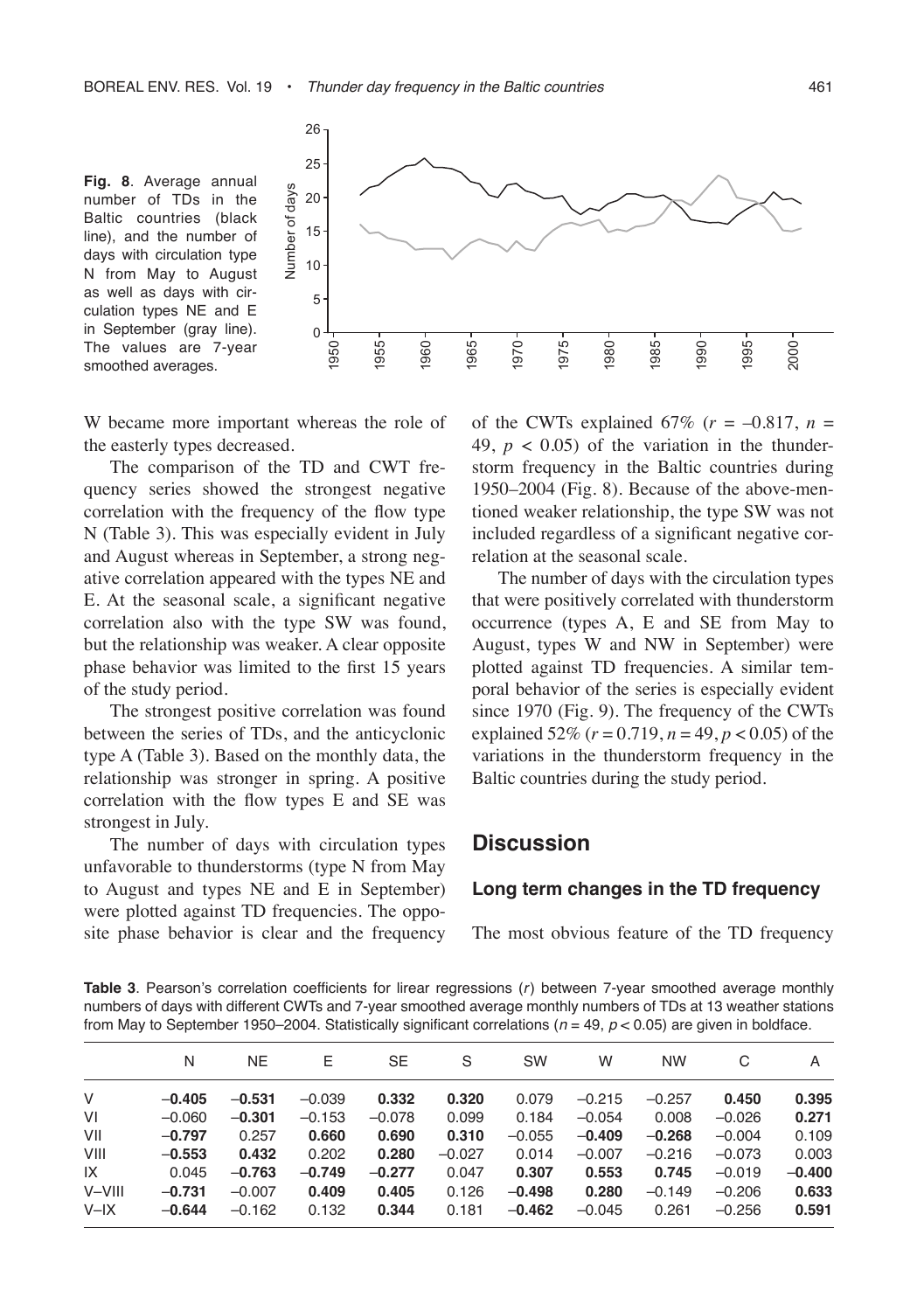

**Fig. 9**. Average annual number of TDs in the Baltic countries (black line) and number of days with circulation types E, SE and A from May to August as well as with circulation types W and NW in September (gray line). The values are 7-year smoothed averages.

in the Baltic countries during 1950–2004 is a statistically significant downward trend with the rate of change of 0.9 TDs per decade. Worldwide, similar downward trends in thunderstorm frequencies during the second half of the 20th century were reported for parts of the United States (Changnon, 1985, Changnon and Changnon 2001), Russia and Kazakhstan (Gorbatenko and Dulzon 2001) and China (Wei *et al.* 2011).

At the regional scale, thunderstorm climate was more stable in Finland and Poland. In Finland, which is just north of our study area, no clear changes in TD and lightning frequencies were observed between 1960 and 2007 (Tuomi and Mäkelä 2008). This is in line with our finding that the downward trends in average TD frequencies become more pronounced and statistically more significant towards the south.

In Poland, there were no significant trends in the TD frequency during 1949–1998 (Bielec-Bakowska 2003). It is interesting that there is no trend even in the Mazursko-Podlaski region in northeastern Poland, which borders Lithuania where a clear downward trend in the TD frequency was found. This can be associated with the relatively large spatial extent of the Mazursko-Podlaski region, which encompassed stations not only near the Lithuanian border but also in central Poland.

The above-mentioned differences indicate a probable presence of areas with a different temporal behavior of thunderstorm frequency in northeastern Europe. This is generally in line with the findings of some previous studies. For example, the continental United States can be divided into 5 to 14 distinctive zones on the basis of long-term changes in thunderstorm climate (Changnon 1985, Changnon 1988, Changnon and Changnon 2001). Changnon (1985) studied also European data and found three regions with an upward trend and one region with a downward trend in the TD frequency during 1930– 1980. This study did not include the Baltic countries, Finland and Poland. However, an upward trend in TD activity was found for northwestern Russia, east of our study area.

Despite the differences in long-term trends, there are also similarities between the temporal behavior of thunderstorm activity in the Baltic countries, Finland and Poland. Similarities are more common in case of extremes in the thunderstorm frequency. For example, the lowest annual average TD number in the Baltic countries in 1976 coincides with that in Poland (Bielec-Bakowska 2003). In Finland, the lowest annual average TD numbers during 1960–2007 were registered in 1976 and 1996 (Tuomi and Mäkelä 2008). The highest annual TD number in the Baltic countries in 1972 coincides with the maximum TD frequency in northeastern Poland (Bielec-Bakowska 2003) and a record high lightning activity in Finland (Tuomi and Mäkelä 2008). This indicates that remarkable anomalies in the TD frequency are probably caused by atypical weather conditions over large areas.

Inter-annual variations in the TD frequency (Fig. 5) are large not only in the Baltic countries, Finland and Poland, but also elsewhere in Europe: e.g., southwestern Germany (Kunz *et al.* 2009) and Bulgaria (Simeonov *et al.* 2009). Modern lightning detection networks have also confirmed large year-to-year variations in the thunderstorm activity over Estonia (Enno 2011), as well as over the neighboring countries like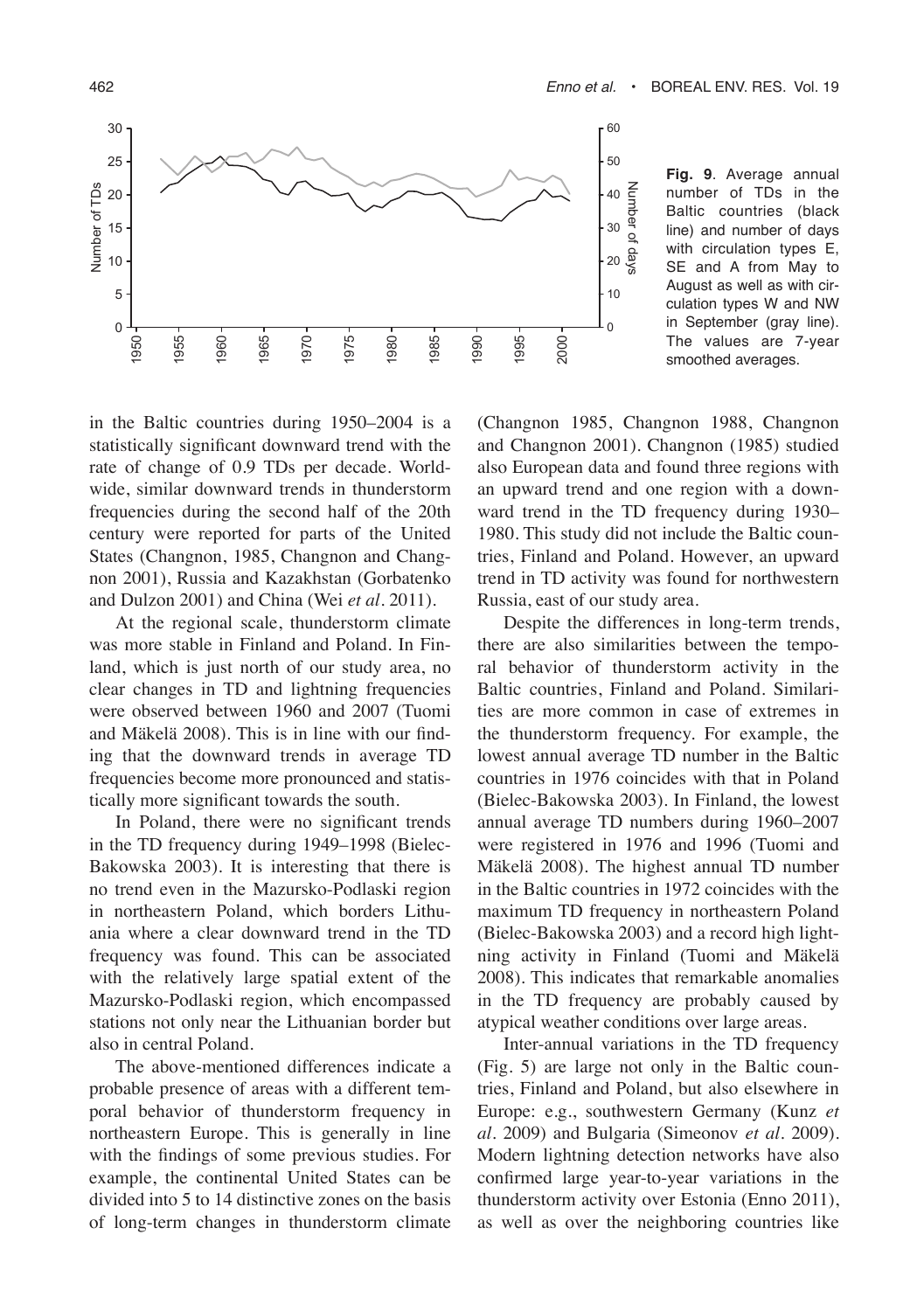Finland (Tuomi and Mäkelä 2008) and Sweden (Sonnadara *et al.* 2006).

Considering the overall downward trend in the TD frequency, winter thunderstorms were more frequent at the end of the study period (Fig. 6). Although the trend was statistically insignificant, the highest activity of winter thunderstorms is clearly concentrated in the 1990s. In that decade, there was about three times more winter TDs than in the previous decades. This is probably associated with unusually warm winters accompanied by intense westerly airflow and frequent passages of cyclones and fronts during the 1990s (Jaagus 2006).

These findings are generally in line with the results for Poland and central Europe. Bielec (2001) pointed out that since the mid-20th century, the average annual number of days with winter thunderstorms (October to March) has increased in Cracow, Poland. Meanwhile, Bielec-Bakowska (2003) showed that during the cold season a significant increase in the TD frequency was found for only a few of the analyzed 56 Polish stations. For both the Czech Republic (Munzara and Franc 2003) and Slovakia (Racko *et al.* 2002), the more frequent occurrence of winter thunderstorms during the recent years has been mentioned. However, the existence of statistically significant trends remains a question.

Although the overall frequency of TDs has decreased during the study period, no significant change in the dates of the 10th and 90th percentile of the thunderstorm season was found (Fig. 7). It is somewhat surprising that the date of the 10th percentile of the thunderstorm season was stable considering significant warming of spring (Jaagus 2006). This is probably related to the fact that warming is most intense in early spring, especially in March, when long-term average temperature is around 0 °C. Despite warming, temperatures are still too low for significant thunderstorm activity.

#### **Relationships with circulation weather types**

Our results demonstrate that during the thunderstorm season, the weather in the Baltic countries is most frequently affected by the anticyclonic

circulation type (Table 1). Flow types showed mid-latitude specific distribution with a more frequent presence of westerly CWTs. These types are frequently associated with North Atlantic cyclones, which are characteristic to northern Europe.

It appears that thunderstorms are much more frequent in case of southerly and easterly types during spring and summer (Table 2). Such air flows are the source of warm, humid air from lower latitudes, thus being favorable to thunderstorm formation. This is in line with the results of Tuomi and Mäkelä (2008) in Finland. Thunderstorms occur frequently with the cyclonic type C as well. This is probably the effect of cyclonic fronts that are favorable to thunderstorm formation.

Different situation appeared in September, when westerly flow types were most favorable to thunderstorm formation. This follows from the fact that in autumn land cools faster than the sea. Westerly winds carry warm, humid air from the North Atlantic and the Baltic Sea in September. This air is more favorable for deep convection than the cooler and drier continental air masses carried by the types E and SE.

Thunderstorms are most rarely associated with the anticyclonic type and northerly flow types. Convection is inhibited by the descending air in the central region of high pressure areas. Northerly flow types carry cooler air masses from higher latitudes, which are characterized by the lack of potential energy for thunderstorm formation.

When we correlated the TD series with the frequency of CWTs, the most surprising feature that we noted was a significant positive correlation between the TD frequency and the presence of the anticyclonic type A (Table 3). This seems to be inconsistent with the fact that the probability of thunderstorm occurrence is the lowest during the type A. However, it is possible that the type A is associated with CWTs that are more favorable for thunderstorms.

We checked this assumption and found that the frequency of the anticyclonic type A is positively correlated with the frequencies of the types SE ( $r_{\rm p}$  = 0.374,  $p$  < 0.05,  $n$  = 49) and S ( $r_{\rm p}$  = 0.471,  $p < 0.05$ ,  $n = 49$ ). This could be explained with the prevailing eastward motion of weather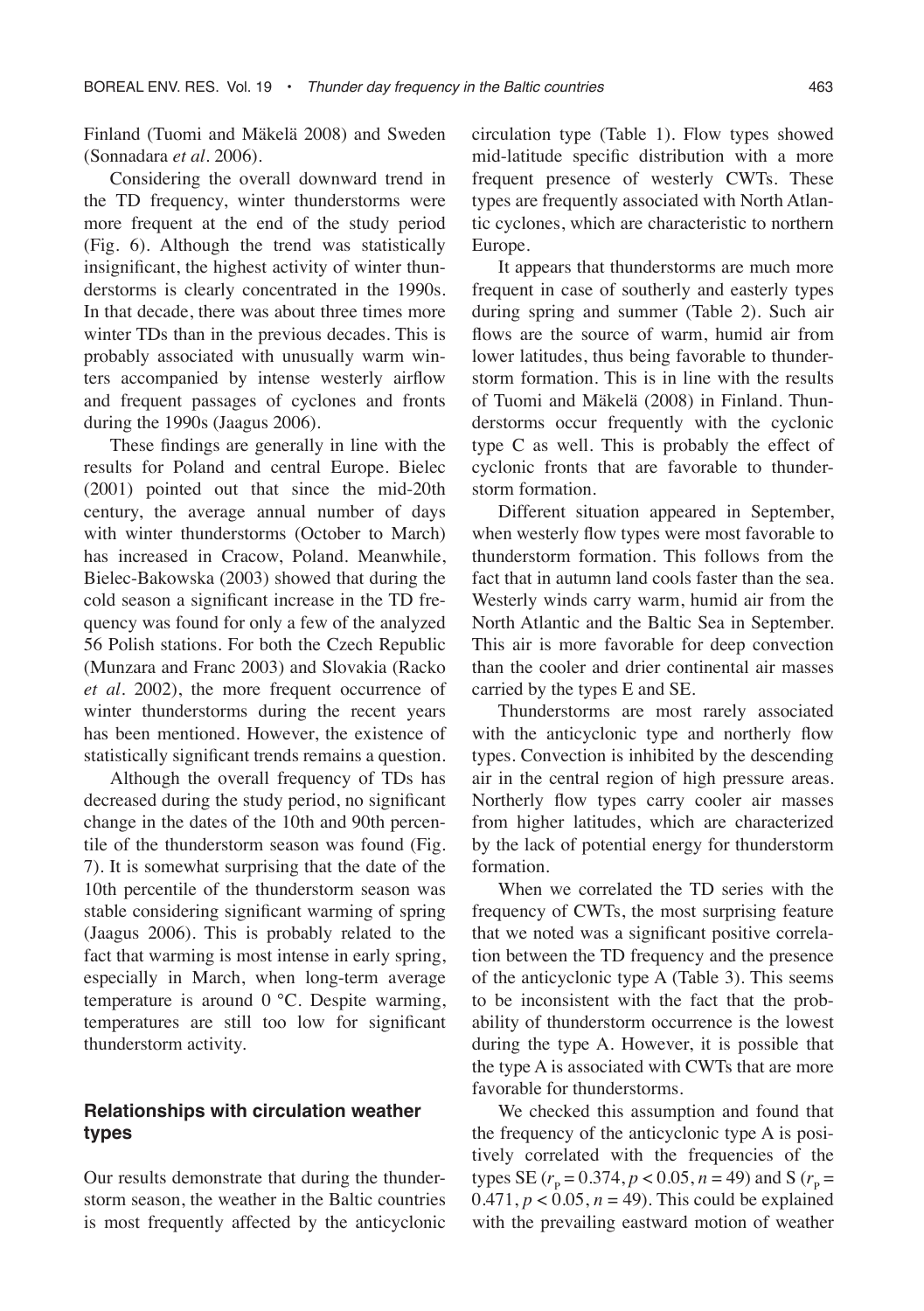systems at mid-latitudes where the centers of high pressure areas frequently move east after having affected the study area. When they reach western Russia, the Baltic countries come under the influence of southerly and southeasterly air flows in the western part of the anticyclone with a high probability of thunderstorms.

The anticyclonic type with its mainly cloudless sky and plenty of sunshine also favors fast warming of the sea surface, which may enhance thunderstorm activity. The TD frequency in the Baltic countries is clearly lower in the vicinity of the Baltic Sea, especially during spring when the water is still cool (Enno *et al.* 2013). Plenty of days with anticyclones in May and June lead to a more rapid warming of the water. As a result, the thunderstorm development conditions over coastal and sea areas improve at the beginning of the storm season. If this results in an increased TD frequency at coastal stations then the overall annual number of TDs is also higher. Results (Table 3) support this hypothesis as a positive correlation between the frequencies of the anticyclonic weather type A and thunderstorms is indeed strongest in May and June.

CWT and TD relationships discussed above explain most of the long-term changes in the TD frequency. The years around 1960, when the highest TD frequency was observed, were characterized by the lowest frequency of northerly flow types unfavorable to thunderstorm formation. The frequency of such CWTs peaked around 1990, when the lowest TD frequency was observed (Fig. 8).

Relationships of TDs with CWTs favorable to thunderstorms (Fig. 9) are most clear since 1970. The lowest TD frequency around 1990 is associated with the infrequent presence of such types. The more complicated situation before 1970 includes a clear peak in thunderstorm activity around 1960 during a relatively stable frequency of favorable CWTs during 1950–1970. This indicates that the relationships between CWTs and thunderstorms may have been different before 1970. For example, the data revealed a remarkably high frequency of TDs in case of the cyclonic type C around 1960. A further study is needed to explain this fact.

Although the correlations presented here are based on the 7-year smoothed averages of TD and CWT frequencies, it should be added that they are also evident in case of annual data. For example, in 1972 when the annual number of TDs was the highest in the Baltic countries, there were only four days with the circulation type N during the period from May to August. In 1976, when the annual number of TDs was the lowest, there were 23 such days. We can say that these sharp interannual variations in the TD frequency clearly reflect differences in the prevailing atmospheric circulations in northern Europe in different summers.

## **Conclusions**

Long-term changes in the thunderstorm climate of the Baltic countries and their relationships with changes in regional atmospheric circulation in northern Europe were analyzed during the period of 1950–2004. The following conclusions can be drawn:

- 1. The mean annual TD number calculated for all the 40 stations included in the study together decreased significantly at a rate of 0.9 TDs per decade which is 4.4% of the annual average number of TDs (20.2) in the study area. Downward trends were stronger at the stations located in the southern part of the study area.
- 2. The highest number of thunderstorm days was observed during 1953–1963 whereas the lowest activity was in 1990–1994. A remarkably large inter-annual variability and abrupt changes in the thunderstorm activity were obvious.
- 3. Winter thunderstorms were rare in the Baltic countries throughout the study period with usually less than five reports per 40 stations annually. Although their frequency was clearly higher during the 1990s, no statistically significant long-term trend was found.
- 4. There were no statistically significant changes in the beginning and end dates of the thunderstorm season, based on the dates of the 10th and 90th percentile of the thunderstorm season.
- 5. Thunderstorms were most frequent during the warm easterly or southerly flow circula-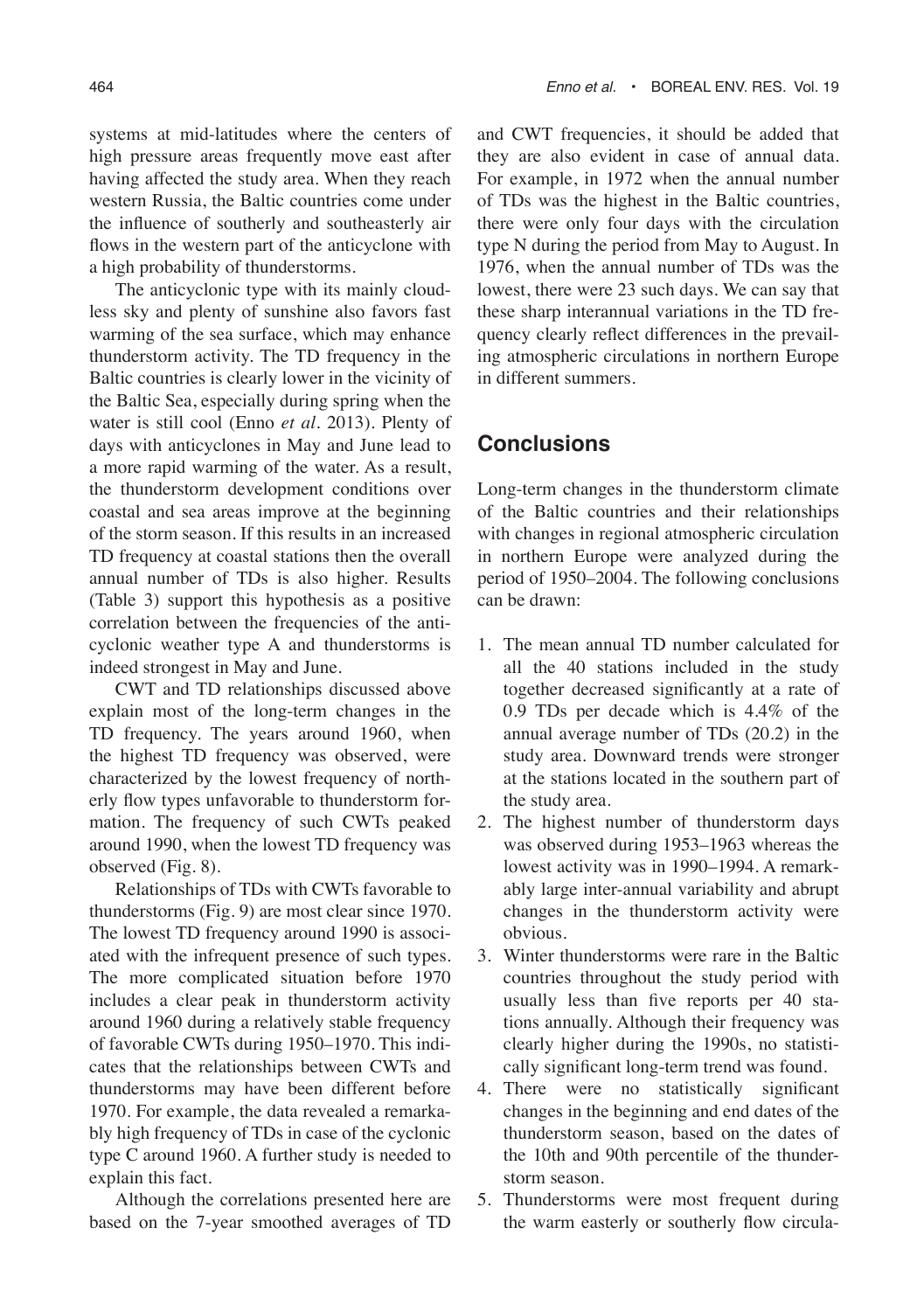tion types and the cyclonic weather type. The probability of thunderstorms was the lowest during the weather types with cool northerly airflow, as well as with strong anticyclonic vorticity.

6. Long-term changes in the TD frequency in the Baltic countries are generally in line with changes in the frequency of circulation weather types. Long-term decrease in the TD frequency was accompanied by the increased frequency of weather types unfavorable to thunderstorms and the decreased frequency of types favorable to thunderstorm formation.

*Acknowledgments*: The authors would like to thank Prof. Jaak Jaagus from the University of Tartu for advice and reviewing of the text. We would also like to thank the persons who helped to access the archived weather data: Helju Prommik and Piret Pärnpuu from the Estonian Meteorological and Hydrological Institute, Aida Rotkaja, Marite Aizsalniece, Lidija Bera and Lita Lizuma from the Latvian Environment, Geology and Meteorology Centre, Zita Rakickyte and Andrė Vitkienė from the Lithuanian Hydrometeorological Service under the Ministry of Environment. We are also thankful to Katri Hirv for her volunteer help in digitizing the data. Circulation weather types were calculated using the cost733class software (http://cost733.geo.uni-augsburg. de/cost733class-1.2), that was produced during COST action 733. This research was supported by the Estonian target financed project SF0180049s09 and the Estonian Science Foundation grant no. 7510.

## **References**

- Adzhiev A.K. & Adzhieva A.A. 2009. Spatial and temporal variations of thunderstorm activity in the Northern Caucasus. *Russ. Meteorol. Hydrol.* 34: 789–793.
- Bielec Z. 2001. Long-term variability of thunderstorms and thunderstorm precipitation occurrence in Cracow, Poland, in the period 1896–1995. *Atmos. Res.* 56: 161– 170.
- Bielec-Bakowska Z. 2003. Long-term variability of thunderstorm occurrence in Poland in the 20th century. *Atmos. Res.* 67–68: 35–52.
- Changnon S.A. 1985. Secular variations in thunder-day frequencies in the twentieth century. *J. Geophys. Res.* 90: 6181–6194.
- Changnon S.A. 1988. Climatography of thunder events in the conterminous United States. Part I: temporal aspects. *J. Climate* 1: 389–398.
- Changnon S.A. 1993. Relationships between thunderstorms and cloud-to-ground lightning in the United States. *J. Appl. Meteorol.* 32: 88–104.

Changnon S.A. 2001. Assessment of the quality of thunder-

storm data at first-order stations. *J. Appl. Meteorol.* 40: 783–794.

- Changnon S.A. & Changnon D. 2001. Long-term fluctuations in the thunderstorm activity in the United States. *Climatic Change* 50: 489–503.
- Davis S. & Walsh K.J.E. 2008. Southeast Australian thunderstorms: are they increasing in frequency? *Aust. Meteorol. Mag.* 57: 1–11.
- Demuzere M., Werner M., Van Lipzig N.P.M. & Roeckner E. 2009. An analysis of present and future ECHAM5 pressure fields using a classification of circulation patterns. *Int. J. Climatol.* 29: 1796–1810.
- Easterling D.R & Peterson T.C. 1995. A new method for detecting undocumented discontinuities in climatological time series. *Int. J. Climatol.* 15: 369–377.
- Enno S.E. 2010. Spatio-temporal changes in thunderstorm frequency in Estonia. In: *Proceedings of the 6-th Study Conference on BALTEX,* June 14–18, 2010, Miedzyzdroje, Poland, pp. 140–141.
- Enno S.E. 2011. A Climatology of cloud-to-ground lightning over Estonia, 2005–2009. *Atmos. Res.* 100: 310–317.
- Enno S.E., Briede A. & Valiukas D. 2013. Climatology of thunderstorms in the Baltic countries, 1951–2000. *Theor. Appl. Climatol.* 111: 309–325.
- Fleagle R.G. 1949. The audibility of thunder. *J. Acoust. Soc. Am.* 21: 411–412.
- Gorbatenko V. & Dulzon A. 2001. Variations of thunderstorm. In: *Science and Technology, KORUS '01, Proceedings of the Fifth Russian-Korean International Symposium on Science and Technology*, *26 Jun–3 Jul 2001*, vol. 2, pp. 62–66. [doi:10.1109/KORUS.2001.975178]
- Jaagus J. 2006. Climatic changes in Estonia during the second half of the 20th century in relationship with changes in large-scale atmospheric circulation. *Theor. Appl. Climatol.* 83: 77–88.
- Jaagus J., Briede A., Rimkus E. & Remm K. 2013. Spatial variability and trends in daily minimum and maximum temperatures and in the diurnal temperature range in Lithuania, Latvia and Estonia. *Theor. Appl. Climatol.* doi: 10.1007/s00704-013-1041-7.
- Jenkinson A.F. & Collison F.P. 1977. *An initial climatology of gales over the North Sea*. Synoptic Climatology Branch Memorandum 62, Meteorological Office, Bracknell.
- Jones P.D., Harpham C. & Briffa K.R. 2013. Lamb weather types derived from reanalysis products. *Int. J. Climatol.* 33: 1129–1139.
- Kalnay E., Kanamitsu M., Kistler R., Collins W., Deaven D., Gandin L., Iredell M., Saha S., White G., Woollen J., Zhu Y., Leetmaa A., Reynolds R., Chelliah M., Ebisuzaki W., Higgins W., Janowiak J., Mo K.C., Ropelewski C., Wang J., Jenne R. & Joseph D. 1996. The NCEP/ NCAR 40-year reanalysis project. *Bull. Amer. Meteor. Soc.* 77: 437–471.
- Kendall M.G. 1975. *Rank correlation methods*, 4th ed. Charles Griffin, London.
- Kolendowicz L. 2006. The influence of synoptic situations on the occurrence of days with thunderstorms during a year in the territory of Poland. *Int. J. Climatol.* 26: 1803–1820.